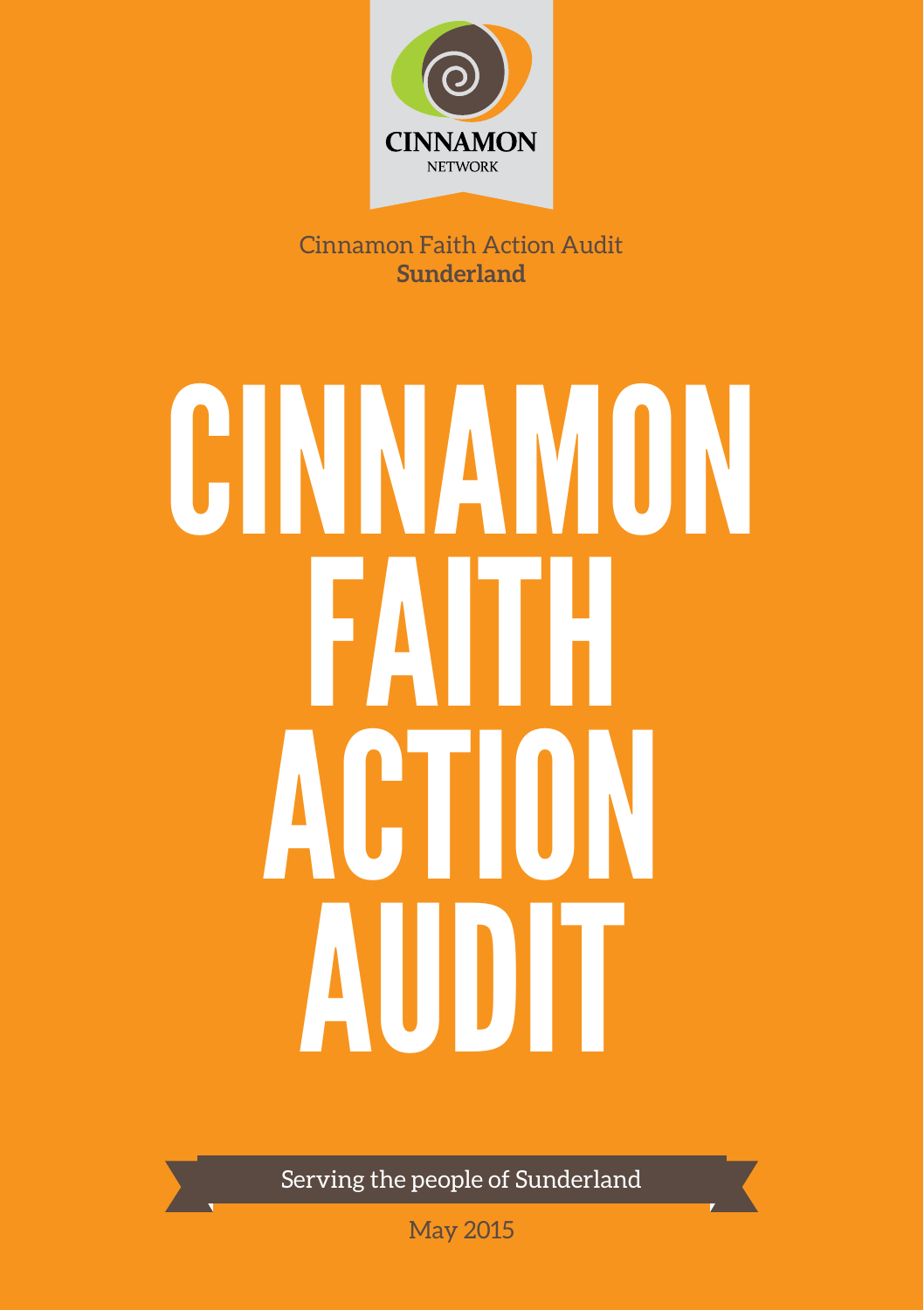# Introduction

I am pleased to introduce the Cinnamon Faith Action Audit. The purpose of the Audit is to provide evidence for both the social impact and the economic value of all that faith groups do in communities across the UK.

Cinnamon Network hopes that the evidence provided in this report will inspire a greater confidence that faith and faith-based social action is a force for good in our society.

As a Christian, my dream is that this renewed confidence will help local churches have new conversations and form new partnerships with Local Authorities, the Police and other agencies, to help those people most at need in our communities.

### **Matt Bird**

Founder of Cinnamon Network 2015

"I am delighted, on behalf of the Police Service, to support the Cinnamon Faith Action Audit. I have national responsibility for what is termed 'Citizens in Policing', a volunteer-based approach. The Cinnamon Faith Action Audit will reveal the breadth and depth of social action via faith groups in our communities. From my perspective this provides an opportunity to better understand the social action network across our country. It is an extremely useful piece of work and the potential is enormous."

**Michael Banks,** Deputy Chief Constable, Durham Police and National Lead for Citizens in Policing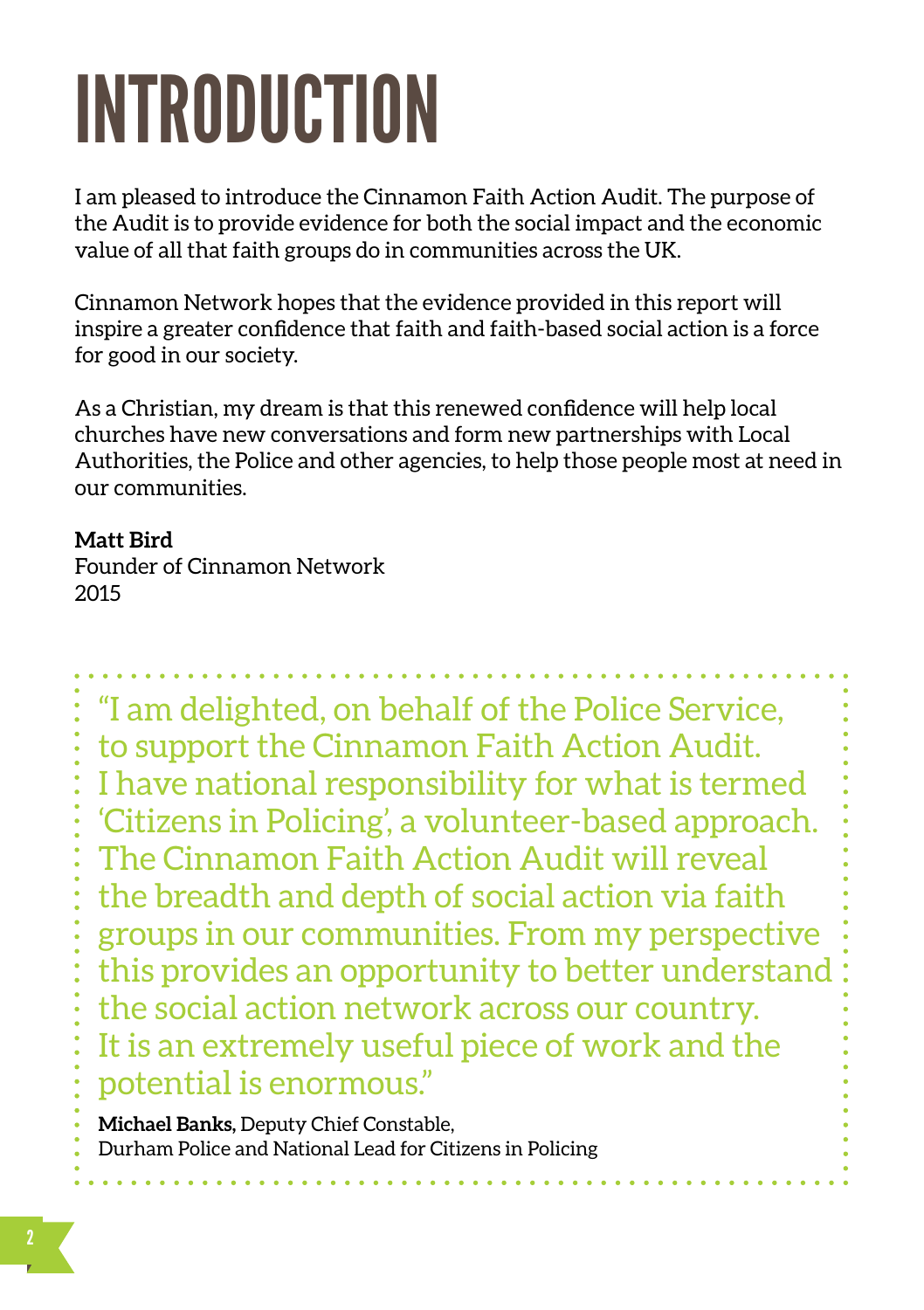# The local sponsors

"The audit has made us realise the wealth of activity happening through the work of the faith communities. There is much to celebrate and the audit will help us find new ways to support the people of our city." Reverend Canon Sheila Bamber Sunderland Minster. "Churches in the UK do loads for their communities but how much, and where are the gaps? The audit will tell us". Pastor Dave Burke Bethany City Church "My hope is that the audit will bring the churches in the city together in greater unity."

> Sunderland Partnership

**Pastor David Brown, Churches Together**





**"Throughout the UK people of faith are at the forefront of serving their local communities. From practical action to emotional support, they are most often volunteers, quietly supporting individuals and making their communities better places to live."**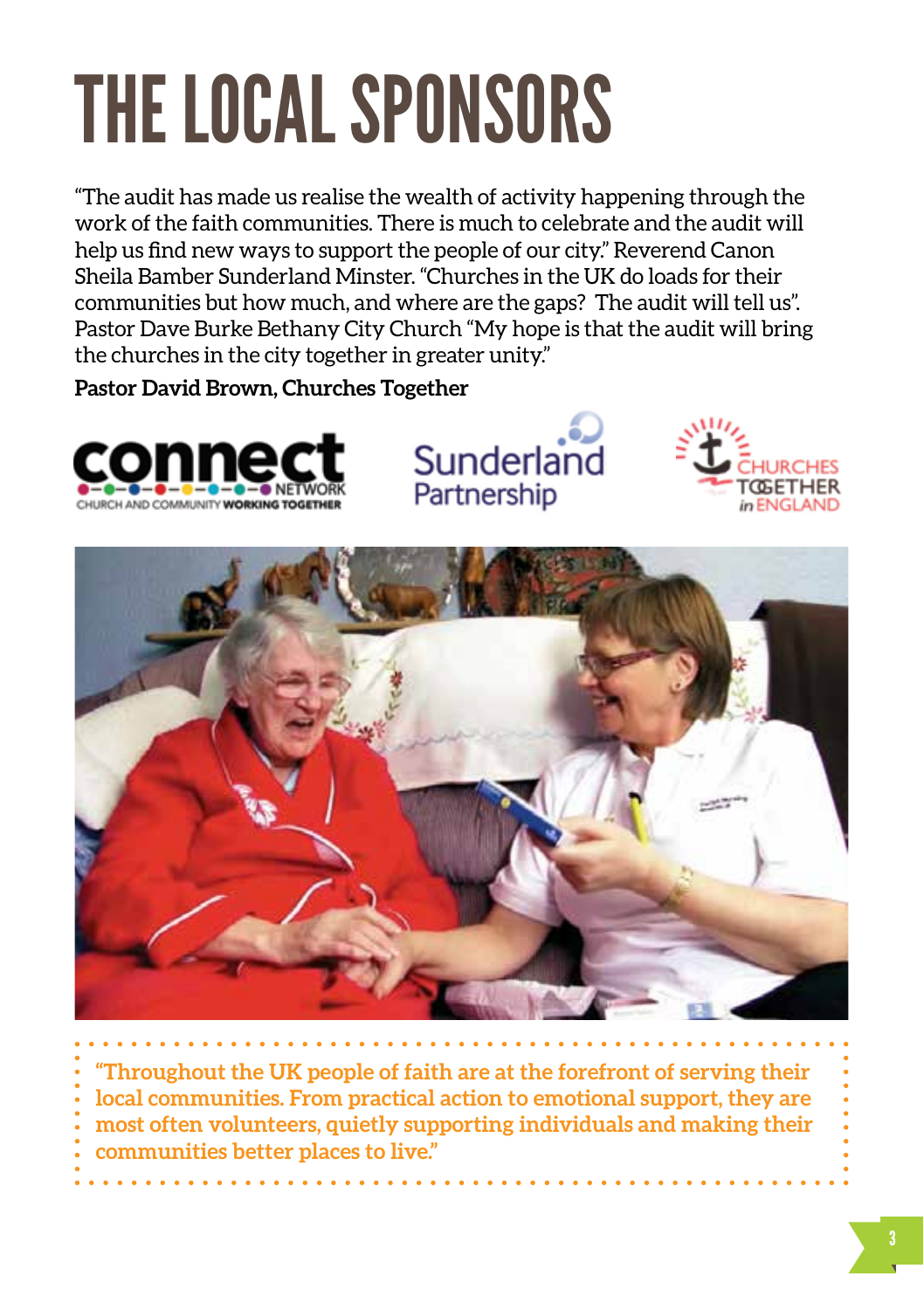### **EXECUTIVE SUMMARY**

**The value that faith groups bring**

In Sunderland we counted 423 projects, 79,509 beneficiaries in 2014, 2,246 volunteers and about £3.5 million of financial value being provided by faith groups in the area. This shows that at a time when budget cuts, changes to benefits and rising housing costs are affecting many communities across the country, there are groups of committed and faith-driven individuals who are stepping into the gap. The Cinnamon Faith Action Audit has found that across the UK they give over £3 billion worth of time and resources annually to support those most in need through social action projects.

Local churches and other faith groups work with families, provide debt advice, coach people back into work, offer emergency food parcels and provide a safe

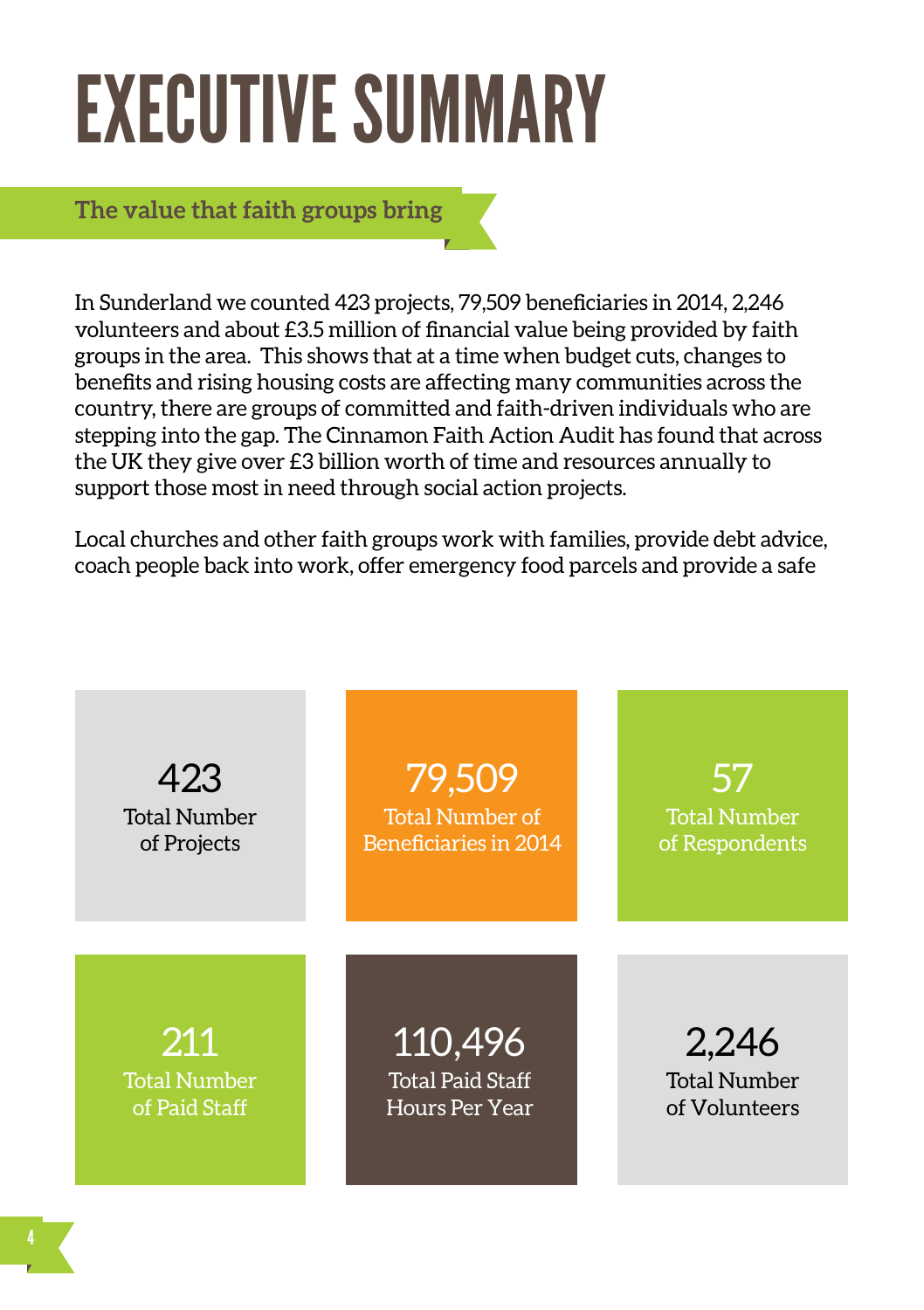place to belong and build friendships. These groups are uniquely positioned to support those in most need on multiple levels and the Cinnamon Network believes that they should be celebrated and encouraged.

To reveal a picture of the current level of commitment of local churches and other faith groups, in February of this year Cinnamon Network undertook a comprehensive survey of local faith-based social action across the UK. 57 'Local Champion' volunteers worked in their area to create a list of as many faith groups as possible to invite them to take part in the Cinnamon Faith Action Audit. This report showcases the results from Sunderland.

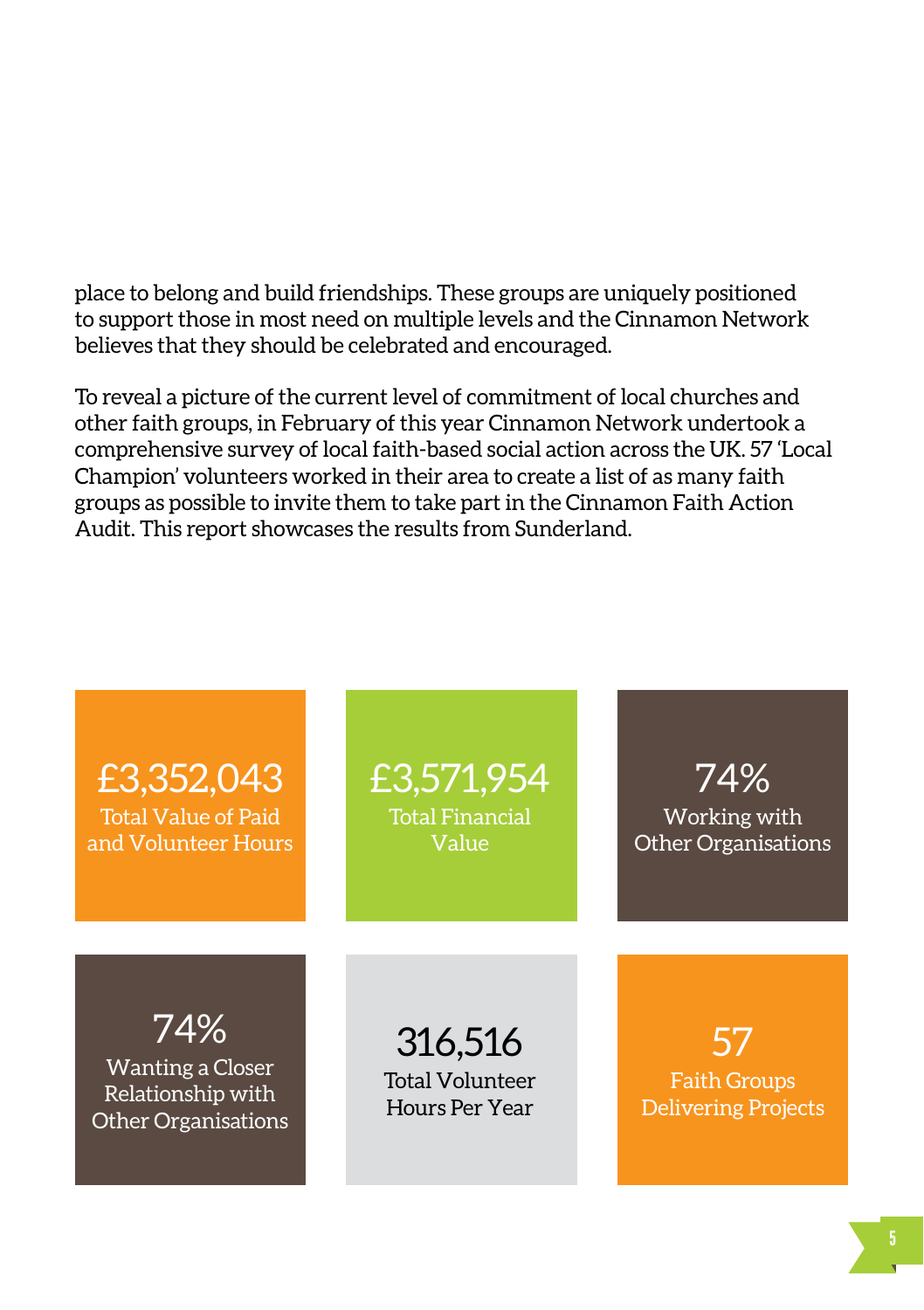### **WHO RESPONDED**

### **Spread of faiths**



### **Christian Denominations**



\*The 'Other' category includes churches which represent more than one denomination, such as multi-church charities or groups and also a range of smaller independent church denominations and streams such as the Seventh Day Adventists, Ichthus, Quakers and Groundlevel.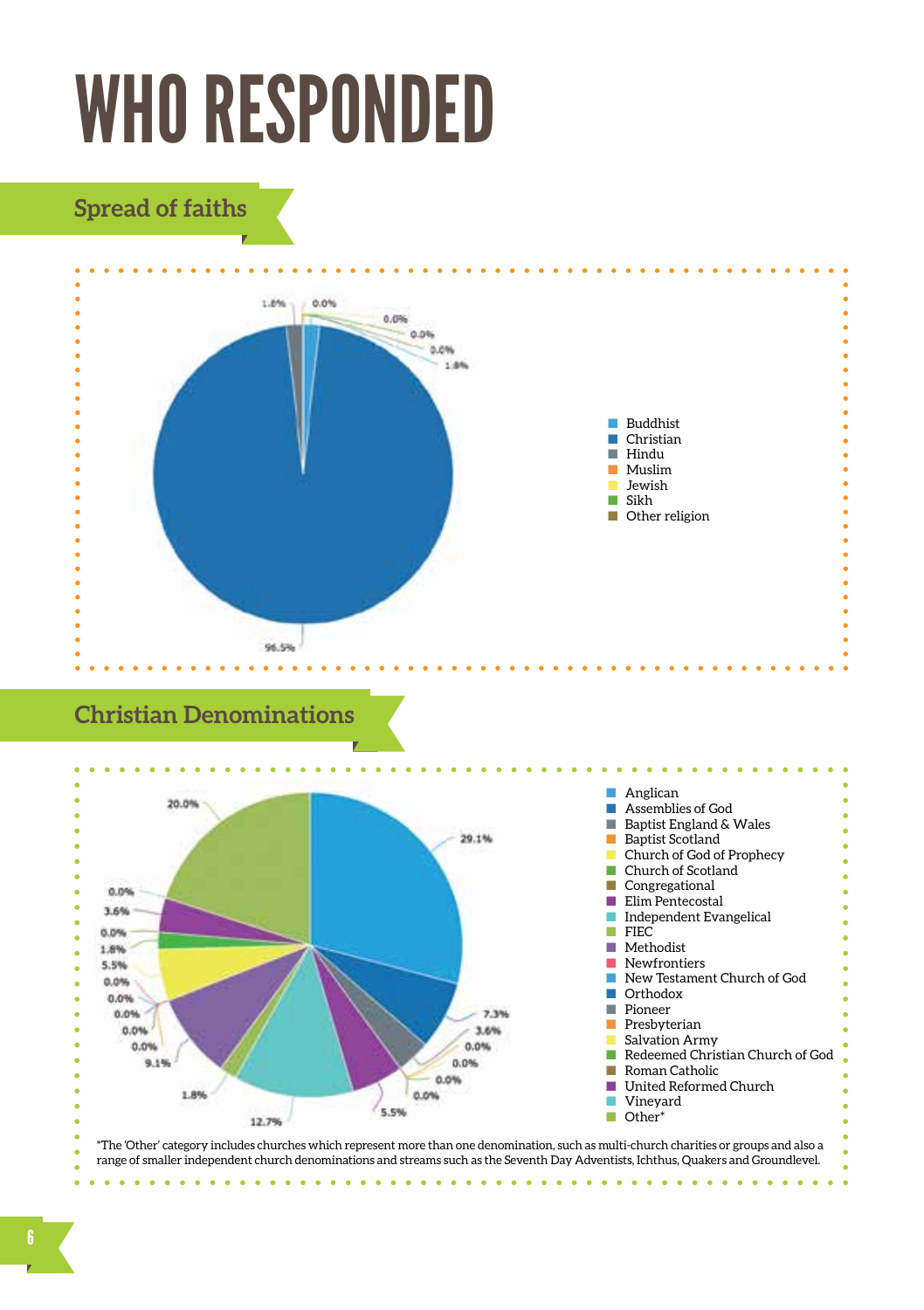## The needs being met

### **Needs addressed**







#### 7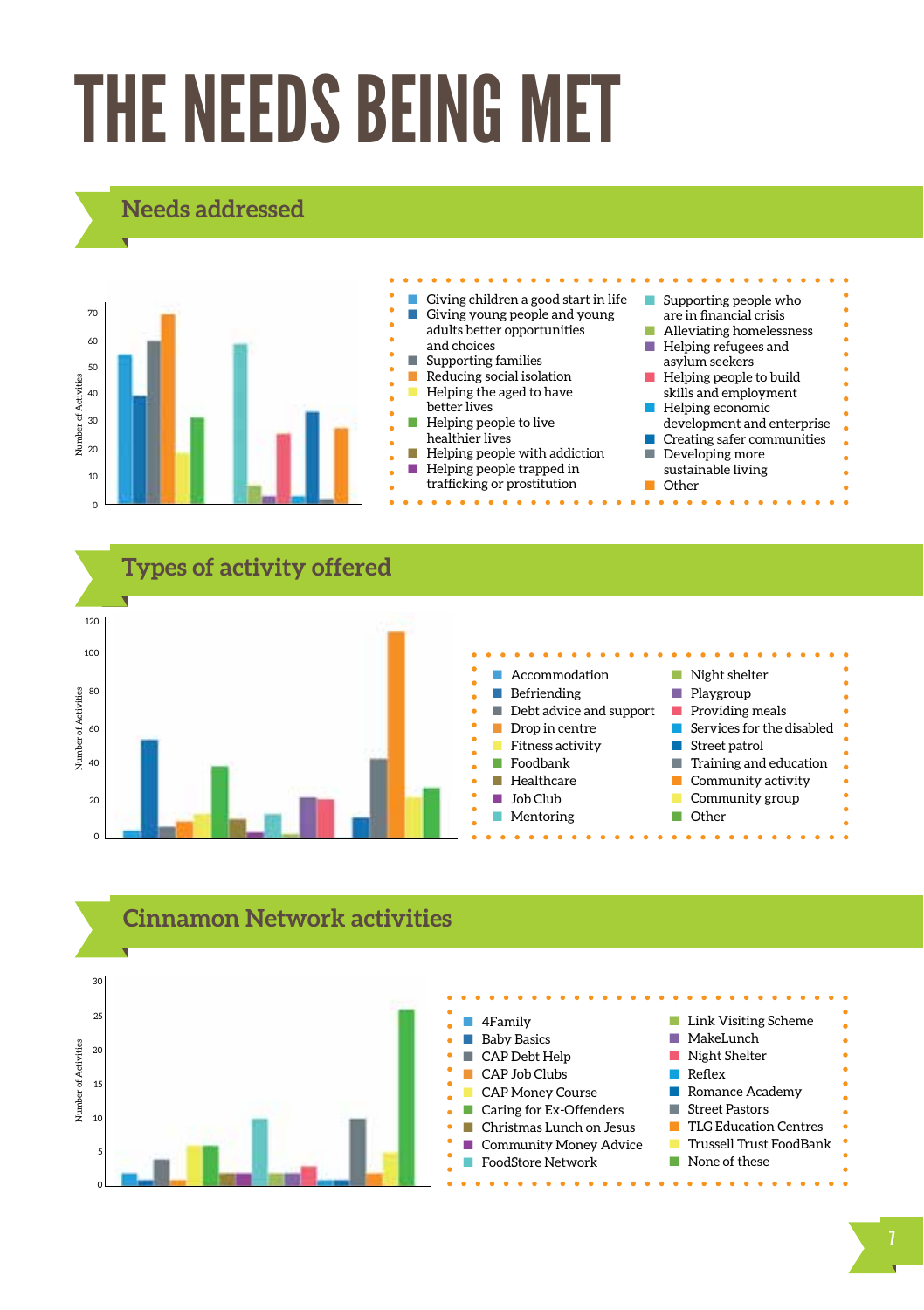## The beneficiaries

The results of the Cinnamon Faith Action Audit show that local churches and other faith groups in the area work with a vast cross-section of beneficiaries. Rather than being focussed on one particular age group or gender, faith-driven volunteers and paid staff are actively working with people of all ages and with men and women in almost equal measure. This confounds the stereotypical image of a church engaging mostly women and children through a few coffee mornings and parent and toddler groups and gives an insight into the true breadth, value and impact on all sections of the community that local churches and faith groups offer.





 $\overline{c}$ 50

150

100

200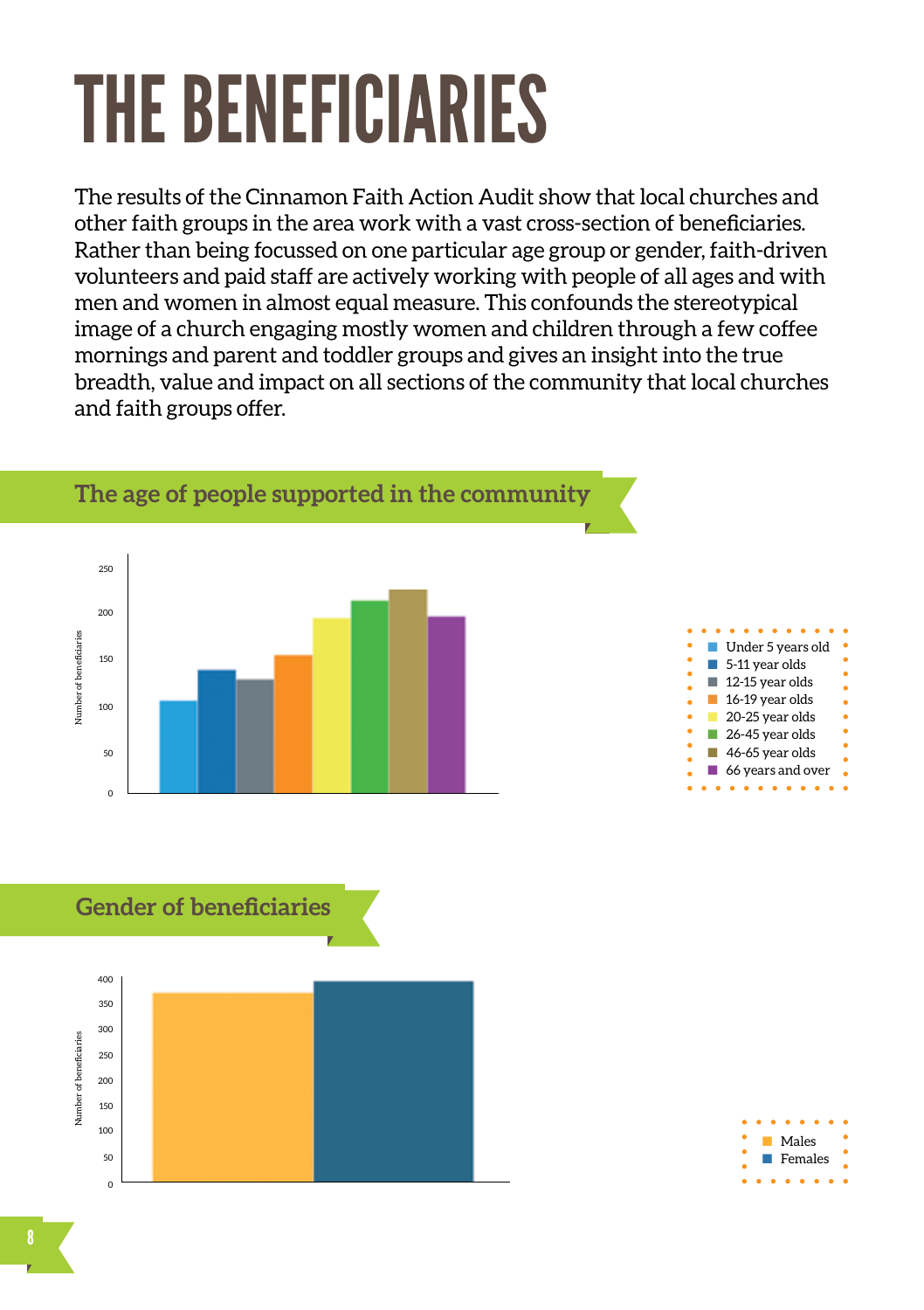### Street PastorS



"Thank you for all the help and support. A massive weight has been lifted and our lives have been restored and feel a lot better for it. There is a light at the end of the tunnel!"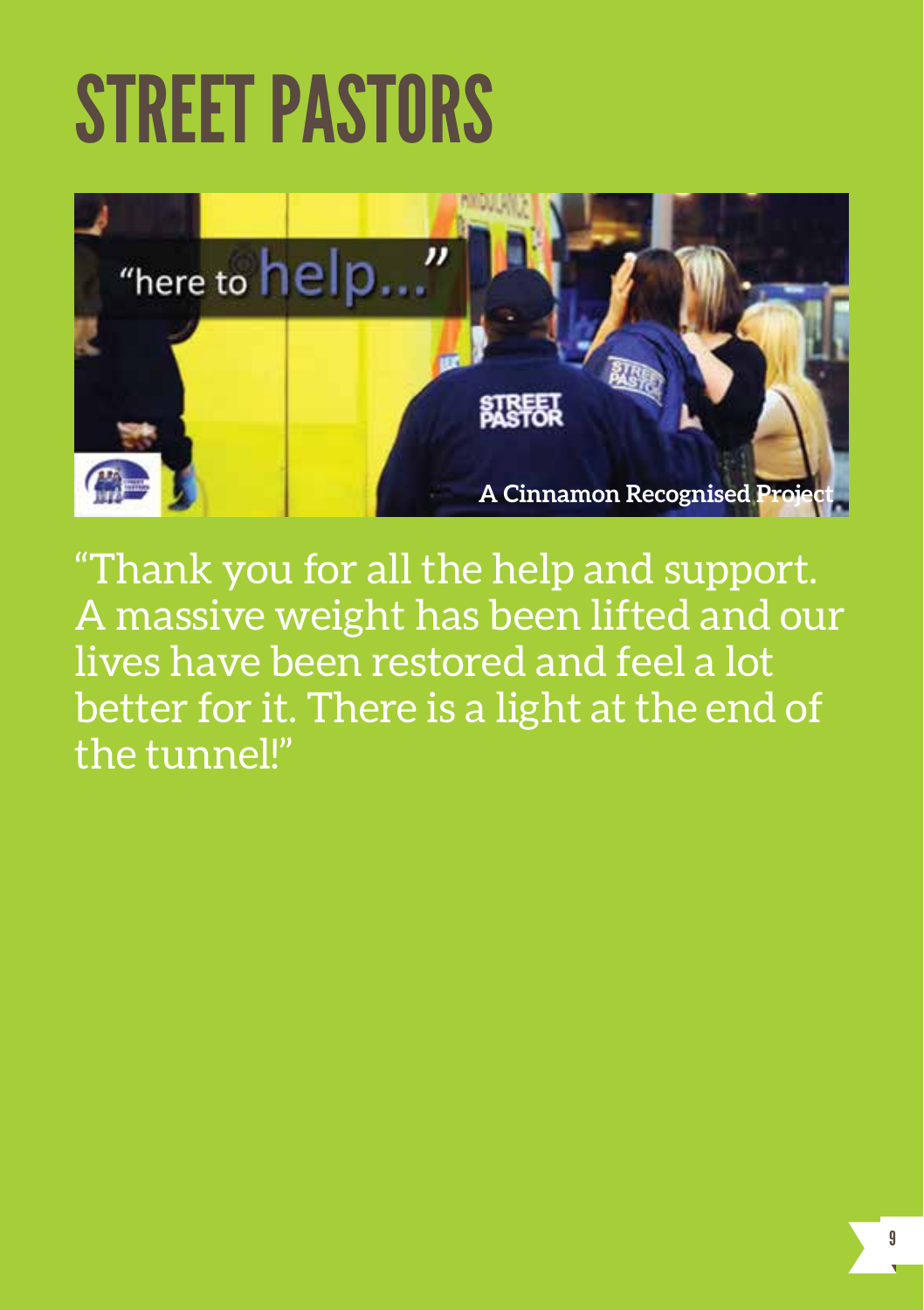## Impact

In Sunderland the Cinnamon Faith Action Audit found that each church or faith group was delivering on average, per year:

- 7 social action projects
- Support for 1,395 beneficiaries
- 4 paid staff
- 39 volunteers
- 1,939 paid staff hours
- 5,553 volunteer hours
- £62,666 worth of support (paid staff hours, plus volunteer hours calculated using the living wage of £7.85 and a small supplement for management time)

That's a huge potential resource for the local community with dedicated and mobilised volunteers and paid staff giving time and energy into meeting the needs of the local community. It's worth noting that the financial value is really only a slice of the true value of these social action projects. Our data was based only on the time that volunteers and paid staff give in the direct preparation and delivery of social action projects. If it was to include the in-kind value of buildings and other resources used, the figure would be much higher. Similarly, the survey did not capture all the knock-on savings that the social action projects make for Local Authorities, the Police and other agencies in terms of demand reduction.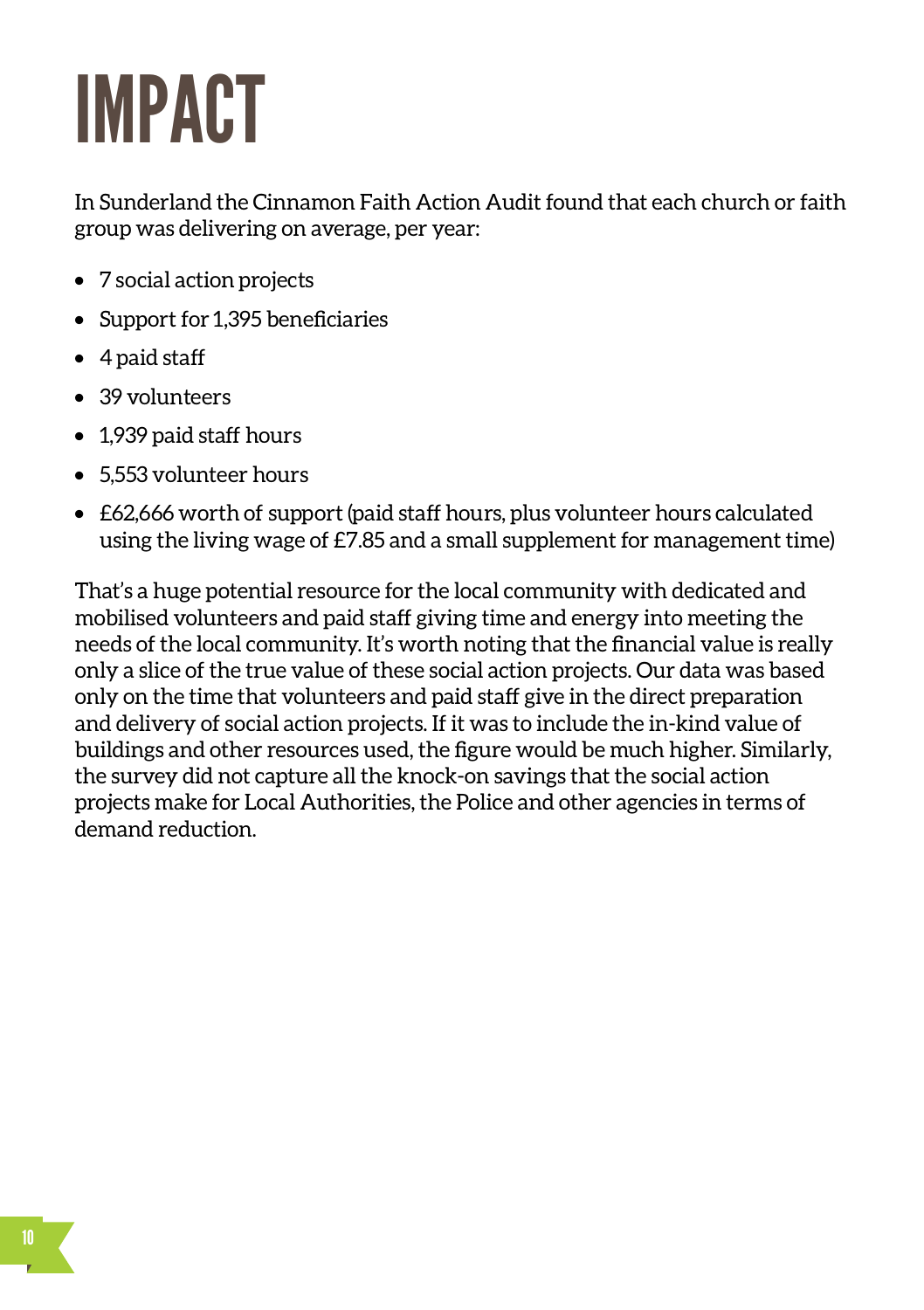# Partnerships

The Cinnamon Faith Action Audit found that there were already developing partnerships between Faith Groups and the Local Authority, Police and other agencies, but more could be done to create a truly collaborative approach.





| On our own     |  |
|----------------|--|
| In partnership |  |
|                |  |
| - -            |  |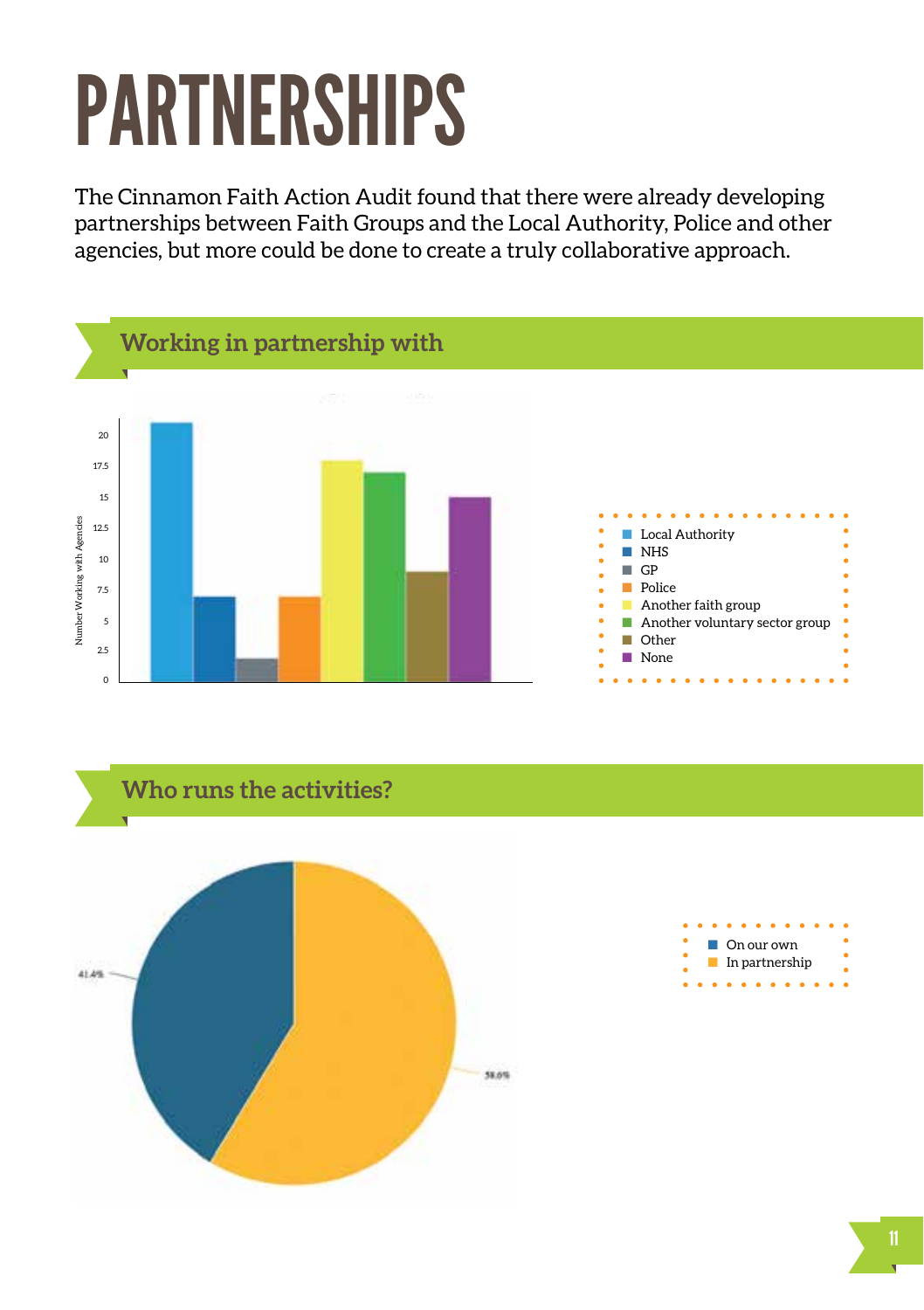# Conclusion

Cinnamon Network wants to see local churches and other faith groups grow in confidence and capacity in their role at the heart of the community. We want to see local churches and other faith groups empowered and encouraged to take up their place, and be externally recognised and resourced as part of the overall picture of provision in any given community.

The Cinnamon Faith Action Audit was undertaken to map the scope of faithbased social action. We aimed to capture the broad range of social action which is being delivered by faith communities. From this initial report we can see that collectively, local churches and other faith groups are a major provider of services and support to the local community.

The Cinnamon Faith Action Audit has been a starting point, a way of gathering faith groups together to demonstrate the great wealth of service that they provide. It is hoped that from here, local churches and other faith groups will now take their place as part of the wider scope of recognised provision alongside Local Authorities, the Police and other agencies in both service delivery and strategic input.

### **Call to Action**

Following a stakeholder event launching these findings in your area we recommend the following:

- Use this report to begin conversations at every level of your local community, including with the Local Authority, Police and other agencies. See www.cinnamonnetwork.co.uk/cfaa-reports/ for the full list of Cinnamon Faith Action Audit reports
- Ask your Local Authority to sign up to the All Party Parliamentary Group Covenant on working with faith groups. www.faithandsociety.org/covenant/
- Encourage people of faith to take up roles in civic life such as Councillors, School Governors, Magistrates, Special Constables or Community Champions
- Attend and invite your Member of Parliament to the National Parliamentary Prayer Breakfast in 2016 www.christiansinparliament.org.uk
- Start a Cinnamon Recognised Project in your area www.cinnamonnetwork.co.uk/cinnamon-projects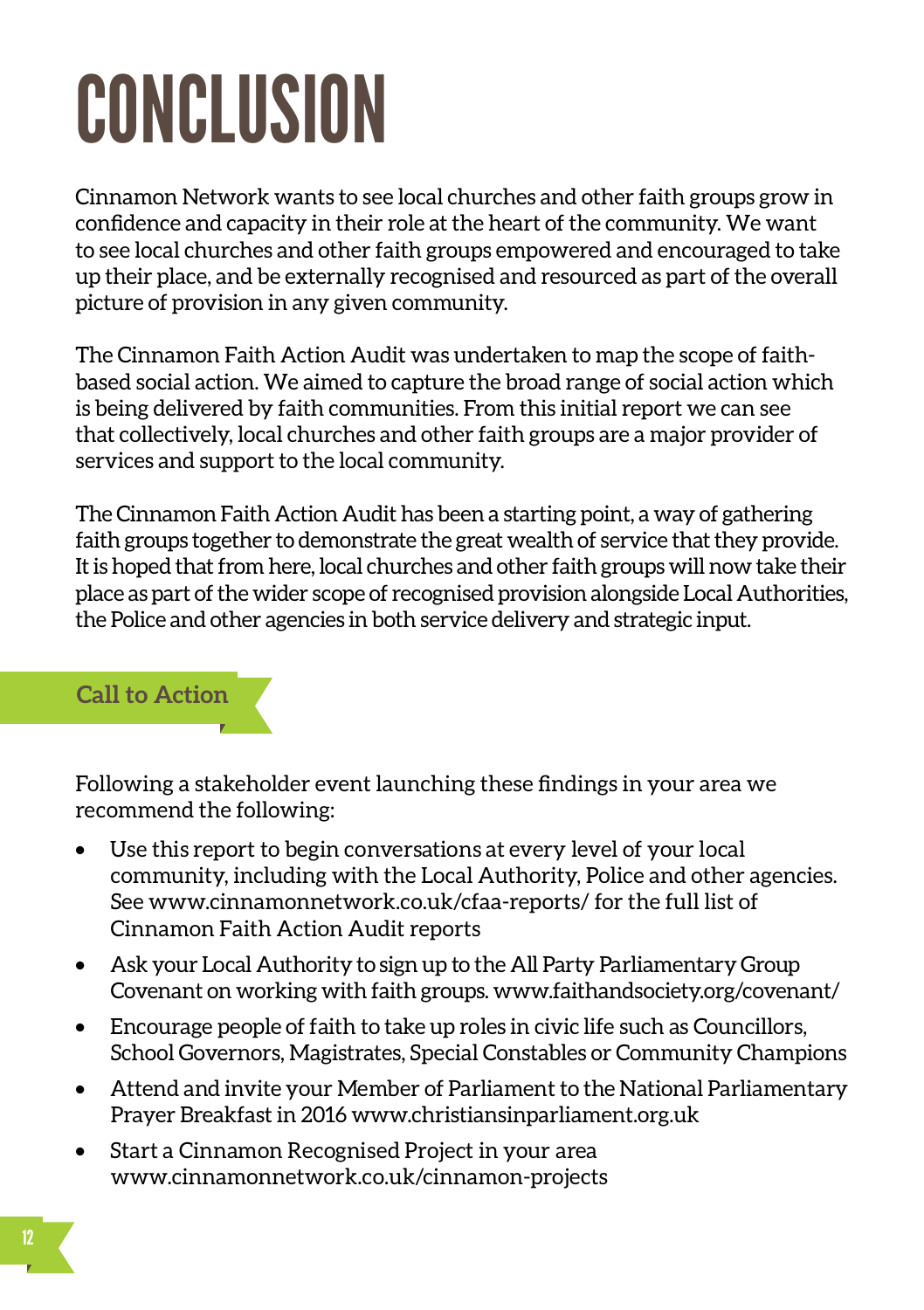# **METHODOLOGY**

For this piece of work, measuring the breadth of activity was of central importance. With this in mind the mechanics of gathering the data and the design of the questions were geared towards collecting a large spread of results within a defined time-span. This created a snap-shot in time of activity across the country.

Using an online survey enabled the Cinnamon Faith Action Audits to be carried out in 57 locations across the UK. Local Champions led on each Audit and invited as many faith groups of all types in their area as they could to participate. 4,440 faith groups were invited to complete the survey nationally with a national response rate of 47.5%, that's 2110 faith groups completing the survey. In Sunderland it was 43% or 57 faith groups.

'Faith groups' included places of worship and charities and community groups working at a local level for the benefit of the community and driven by their faith. This would include, for example, a local church running a MakeLunch kitchen, a Jewish-led charity working with older people at a local level, or a Gurdwara offering meals to the community. If respondents self-defined as a faith group then they were eligible to take part, thus enabling Local Champions to invite as wide a pool of different groups as possible.

The survey itself was simple to complete and designed to be as accessible as possible. It asked quantitative questions around the level of social action carried out regularly by the faith community, the type of social action carried out and the level of staffing and volunteers who work on it. In addition to this there were questions about the number and type of beneficiaries who access the activities.

Respondents recorded how many social action activities (or 'projects') their faith group ran. These projects had to be regularly carried out and delivered for the social or economic benefit of the local community to be able to be included. For example a Street Pastors project, Job Club or parent and toddler group would qualify, but not a prayer meeting or worship service.

Where there was more than one faith group involved in delivering a joint project, Local Champions worked with the specific faith groups involved to determine whether it would be more accurate to count that joint project as a respondent in its own right, or for each faith group to record their contribution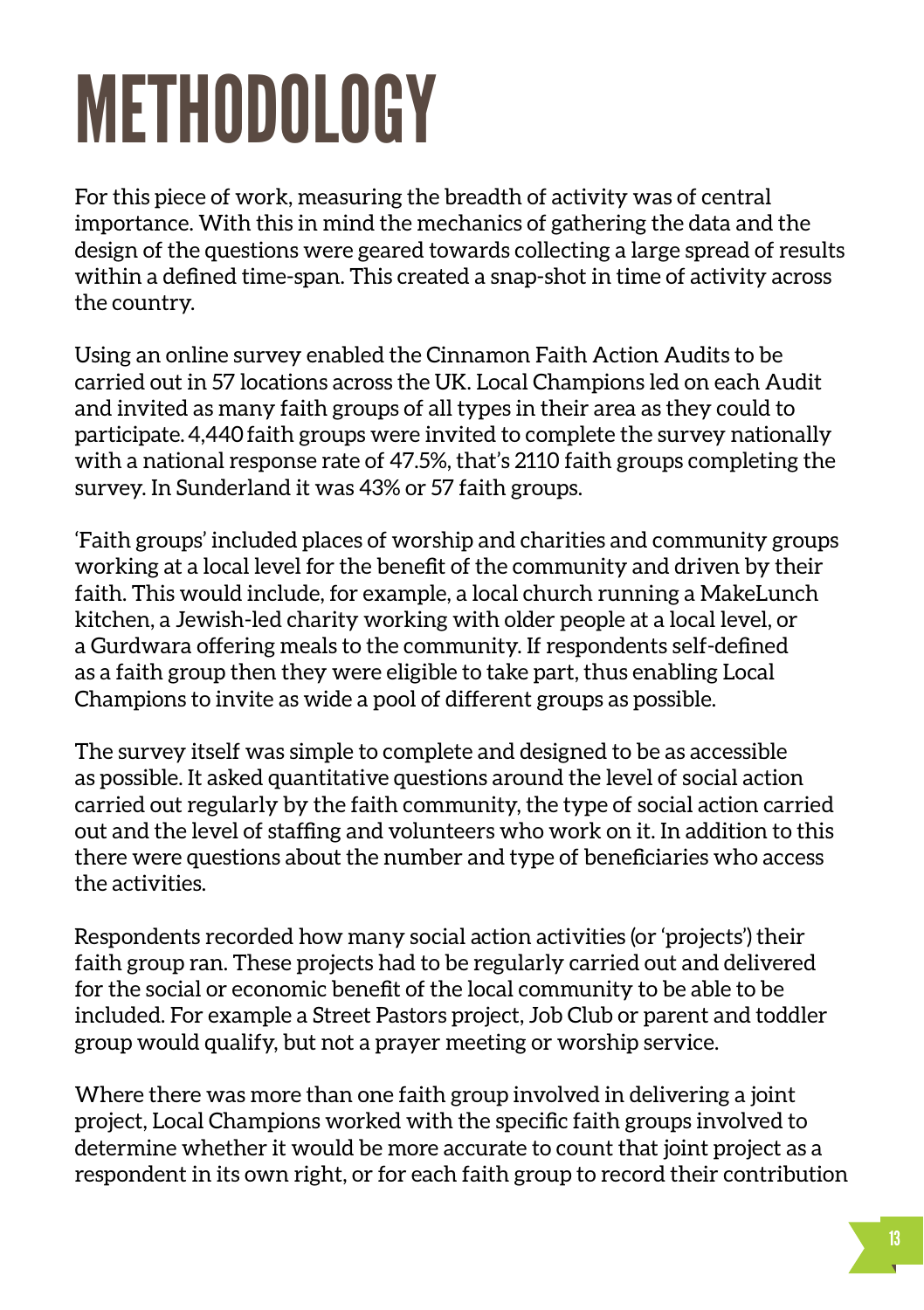to the joint project. This was done in order to create the most accurate picture possible and minimise the risk of duplicating projects within the data.

For each activity or project, respondents detailed how many beneficiaries used the project, how many paid staff were deployed in running it and how many volunteers were involved. This data was then collated in order to provide an overall picture locally. The totals therefore for these three data points (beneficiaries, volunteers and paid staff) are cumulative and the figures may well include the same individuals more than once if, for example, an individual used a Foodbank, toddler group and debt centre. This would mean that they show up in the figures as three 'beneficiaries'. Similarly if one member of staff worked across several projects they would be recorded for each project they worked on. On advice of those who had run pilot audits it was agreed by the Cinnamon team that a cumulative approach was useful to see the overall impact of provision and its breadth in full.

To provide a balance to the cumulative volunteer and paid staff numbers, respondents also inputted how many volunteer hours and how many paid staff hours were spent on each project. This enabled Cinnamon and the Local Champions to assess the financial value of the time spent on each project, without double-counting or overlap. For volunteer hours, the financial value was calculated based on the Living Wage (£7.85 per hour). These figures, along with management costs, have formed the basis of the total financial value of each faith group.

Each local Audit was carried out over 4 weeks in February 2015. This provided a coherent and like-for-like picture of the breadth of faith-based social action in 57 areas across the UK. From these results a national picture can be gleaned.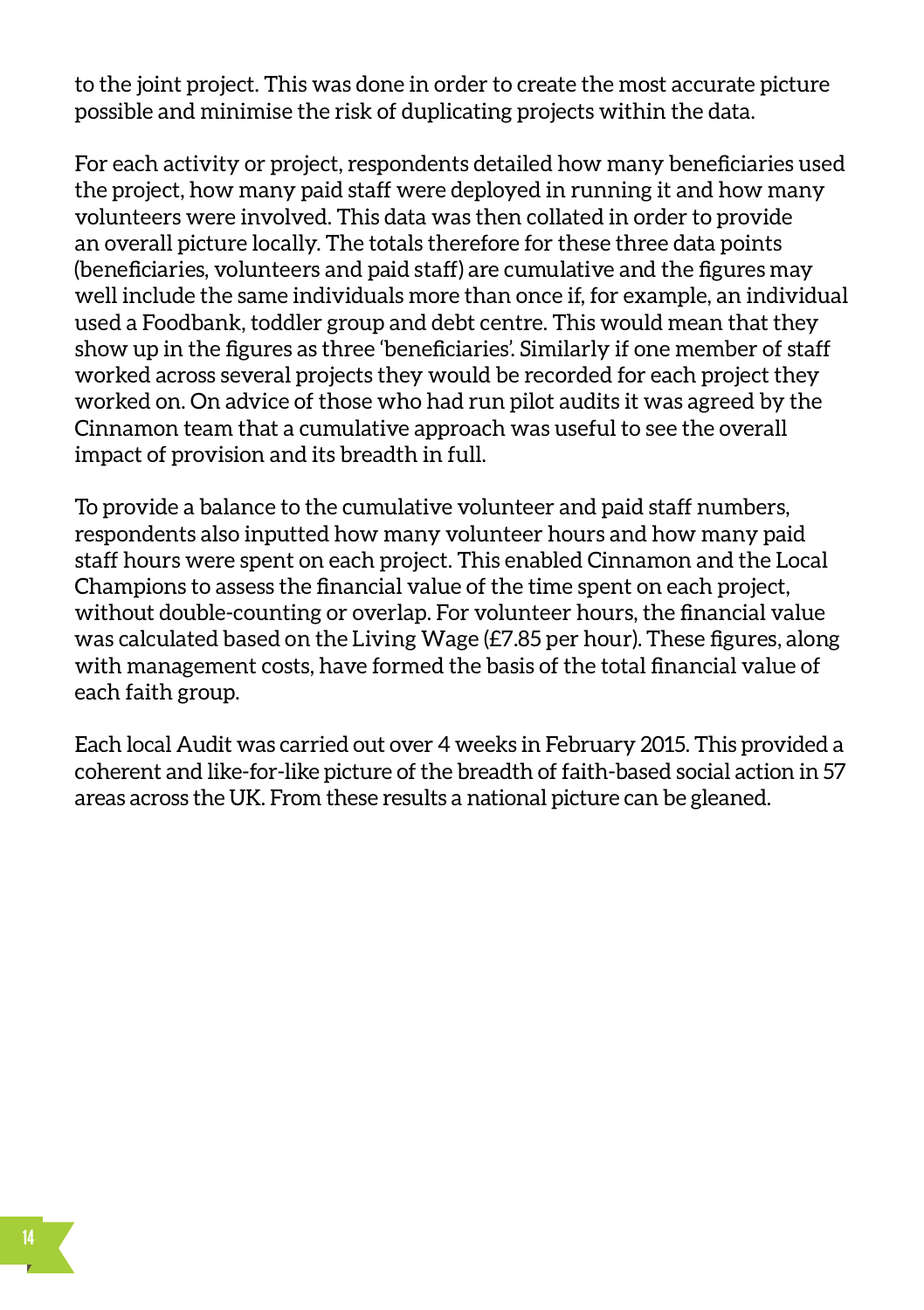### **SPONSORS**













**The Redeemed Christian Church Of God**